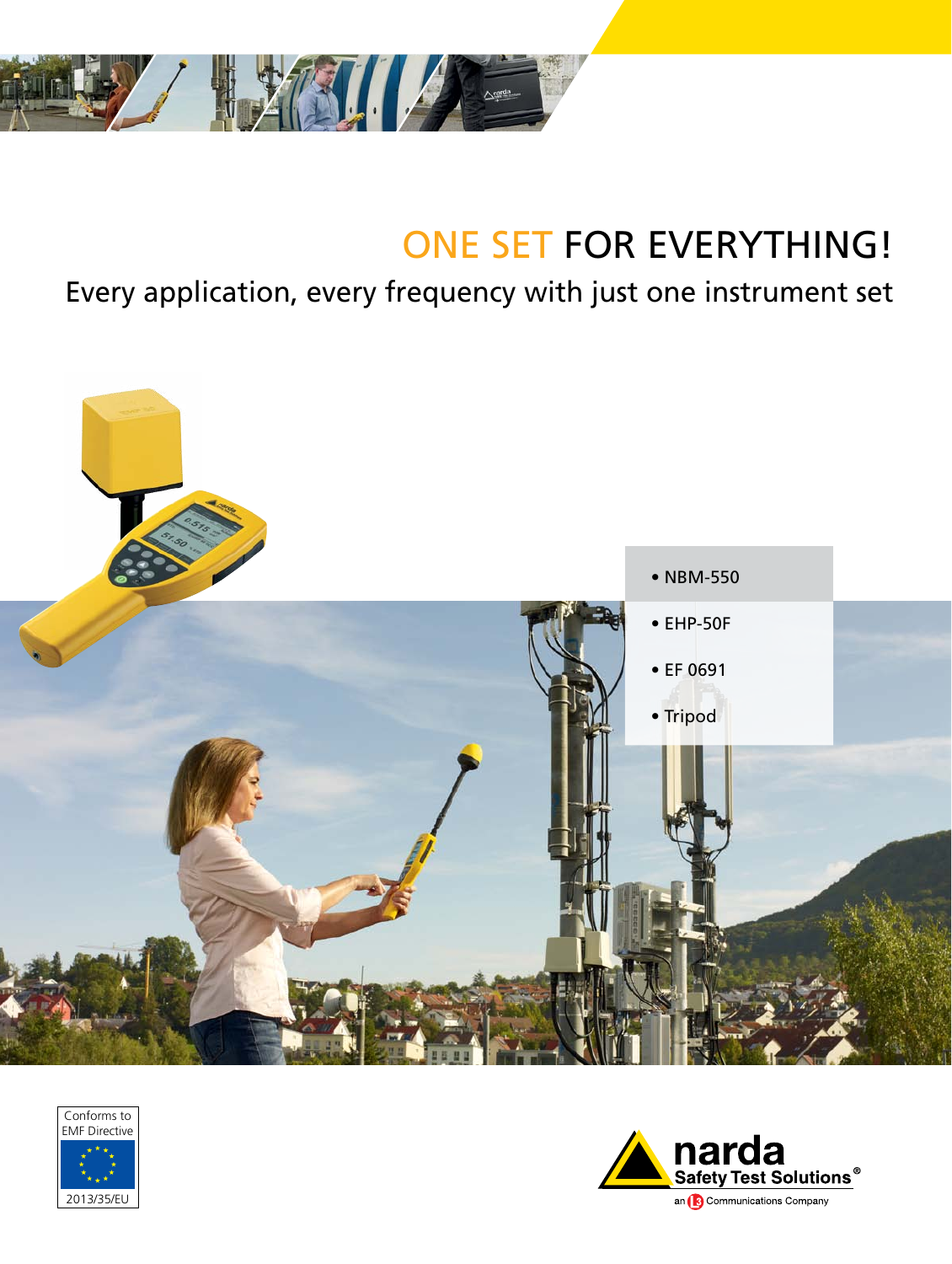

#### **Attractive combined package\***

You can make measurements in practically all frequency ranges (from 1 Hz to 6 GHz) using the NBM-550 combined with the EHP-50F and EF 0691 probe. Optional probes extend this range up to 60 GHz.

#### **NBM-550**

The Narda Broadband Field Meter NBM-550 is one of the NBM-500 range of instruments. It measures non-ionizing radiation to the highest accuracy. With its measuring probes for electric and magnetic field strength, it covers all frequencies ranging from a few Hertz for industrial applications, through to long wave and on up to microwaves. The NBM-550 enables precision measurements for human safety to be made, particularly in the workplace environment where high electric or magnetic field strengths may be expected.

#### Features:

- Large graphical display
- Intelligent probe interface automatically detects the probe parameters
- Quick change measuring probes no need to reconfigure the measuring instrument
- • Fully automatic zero point adjustment
- Measurement data memory
- PC software for convenient data management

\* See price list for details of package contents

## YOUR SAFETY IN ELECTROMAGNETIC FIELDS

#### **Electromagnetic fields**

Electric, magnetic and electromagnetic fields occur everywhere where voltages are present and current flows. Industrial equipment or medical devices radiate electromagnetic fields just the same as transmitting equipment, such as that used for telecommunications, TV and radio.

This radiation is sometimes an unwanted side-effect, for example in the case of high tension cables, railroad power supplies or the large electric motors used in industry. But it is also the means by which information is transmitted, as in telecommunications applications.

The limit values for human exposure to such radiation are laid down in EMF recommendations as well as in standards and laws. These serve to provide protection, both in the workplace and to the general public.

Narda offers the following set of equipment that enables you to make quick, reliable measurements in every frequency range and for practically any application.

#### **EHP-50F**

Field analyzer for frequency fields, selective and wideband measurement in all three axes simultaneously. Isotropic frequency analysis from 1 Hz to 400 kHz with integral electric and magnetic sensors.

- Isotropic measurements with 105 dB dynamic range
- Compact size
- Spectrum analysis with built-in FFT
- • Wideband operating mode
- Optical interface for connection to PC or NBM-550
- Self-contained data recording for up to 24 hours
- Long battery operating time, yet light weight and compact
- • Conforms to EMF Directive 2013/35/EU
- Weighted peak
- Measures complex signal shapes

#### **NBM-550 with EHP-50F**

The EHP-50F FFT analyzer can be simply and conveniently controlled by the Narda Broadband Meter NBM-550 for making low frequency spectral field measurements. The measurement results for the electric or magnetic field are shown on the display of the NBM-550.

Communication between the EHP-50F and NBM-550 is via an optical cable to ensure that the measured field strength is not influenced in any way. The NBM-550 automatically detects an EHP-50F connected to it when it is switched on.

You can find detailed technical information in the data sheets on our website at www.narda-sts.com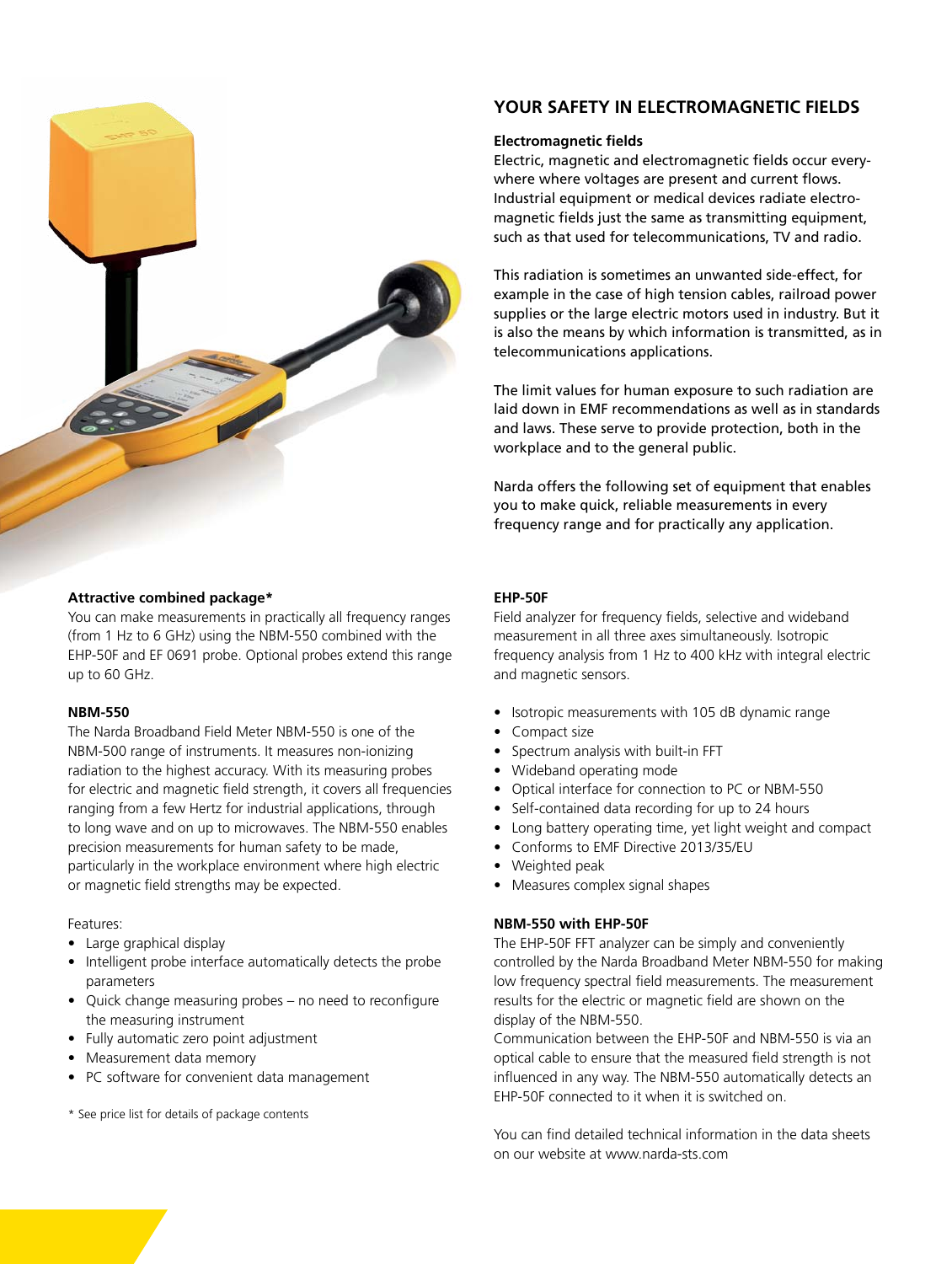# **SWITCH ON, MEASURE, AND EVALUATE**

#### **Everything ready to hand**

The rugged hard-shell case and practical carry bag for the tripod are ideal when you are on the move and ensure you are fully equipped for your on-site next measurement task. The devices can be set up and switched on quickly, so you can get down to the measurement task straight away. The NBM-550 is extremely robust, yet light in weight so it can easily be operated with one hand.



with practical carry bag



Different measurement tasks but the same equipment. Simple to set up, easy to measure.



A measurement service provider checking the permitted radiation exposure levels of transmitting equipment.



The perfect solution for every application. Occupational safety representative checks the EMF immissions from industrial equipment.